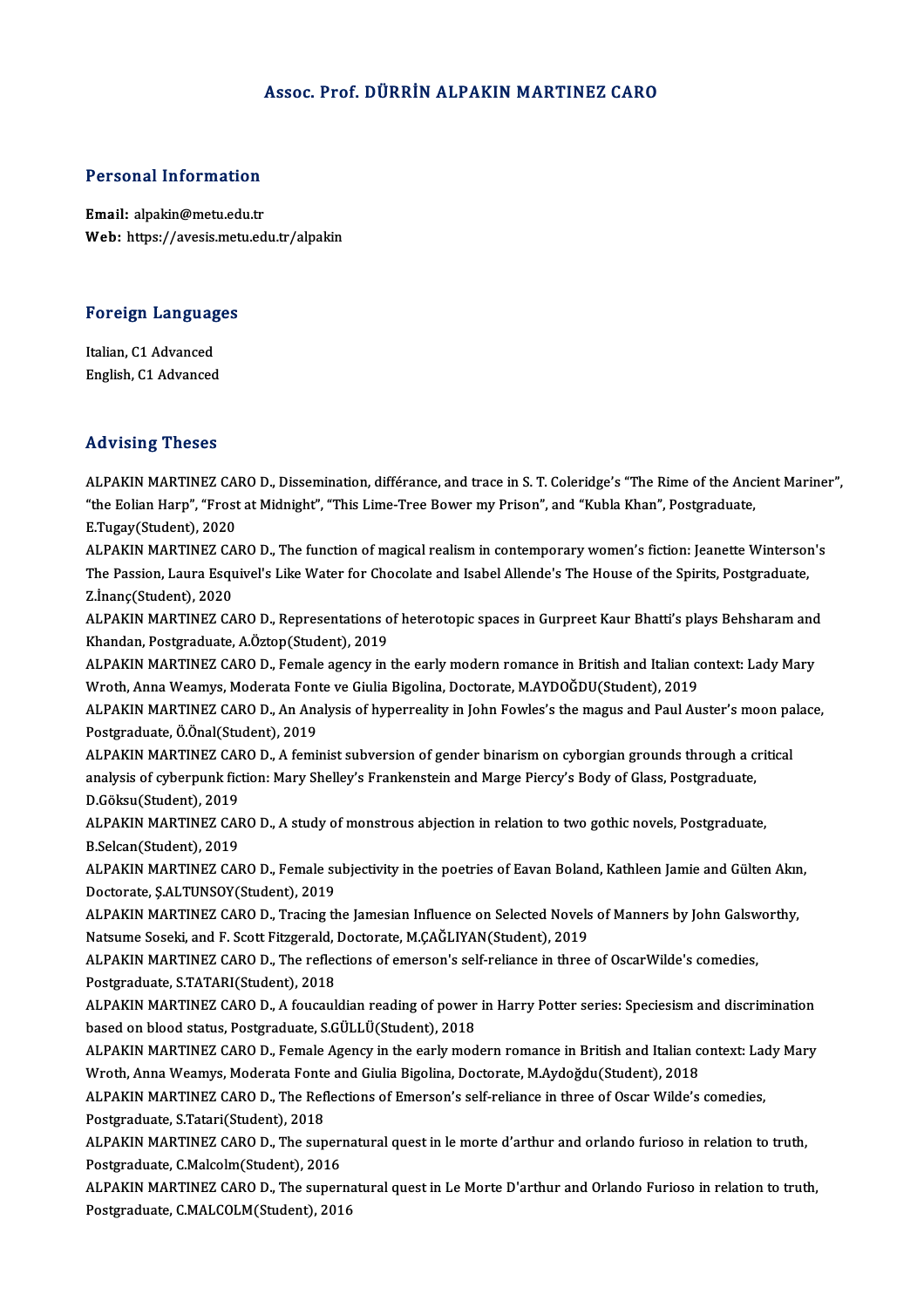ALPAKIN MARTINEZ CARO D., Beyond the Twin Cores: The motif of doppelganger in J.K. Rowling's Harry Potter series,<br>Pestanaduate MARSLAN(Student), 2015 ALPAKIN MARTINEZ CARO D., Beyond the<br>Postgraduate, M.ARSLAN(Student), 2015<br>ALBAKIN MARTINEZ CARO D. Bevisiting b ALPAKIN MARTINEZ CARO D., Beyond the Twin Cores: The motif of doppelganger in J.K. Rowling's Harry Potter s<br>Postgraduate, M.ARSLAN(Student), 2015<br>ALPAKIN MARTINEZ CARO D., Revisiting history through gothic evocations in Pa

Postgraduate, M.ARSLAN(Student), 201<br>ALPAKIN MARTINEZ CARO D., Revisitin<br>Postgraduate, G.DENİZ(Student), 2015<br>ALBAKIN MARTINEZ CARO D. Beyond t ALPAKIN MARTINEZ CARO D., Revisiting history through gothic evocations in Pat Barker's regeneration trilogy /,<br>Postgraduate, G.DENİZ(Student), 2015<br>ALPAKIN MARTINEZ CARO D., Beyond the twin cores: the motif of doppelganger

Postgraduate, G.DENİZ(Student), 2015<br>ALPAKIN MARTINEZ CARO D., Beyond t<br>Postgraduate, M.Arslan(Student), 2015<br>ALBAKIN MARTINEZ CARO D. Construc ALPAKIN MARTINEZ CARO D., Beyond the twin cores: the motif of doppelganger in J.K. Rowling's Harry Potter ser<br>Postgraduate, M.Arslan(Student), 2015<br>ALPAKIN MARTINEZ CARO D., Constructing and deconstructing chivalric Romanc

Postgraduate, M.Arslan(Student), 2015<br>ALPAKIN MARTINEZ CARO D., Construc<br>Doctorate, T.ÇANKAYA(Student), 2015<br>ALBAKIN MARTINEZ CABO D. Nistrssb ALPAKIN MARTINEZ CARO D., Constructing and deconstructing chivalric Romance and modern fantasy literature,<br>Doctorate, T.ÇANKAYA(Student), 2015<br>ALPAKIN MARTINEZ CARO D., Nietzsche's influence on modernist bildungsroman: the

Doctorate, T.ÇANKAYA(Student), 2015<br>ALPAKIN MARTINEZ CARO D., Nietzsche's influence on modernist bildungsroman: the immoralist, a portrait of the artist<br>as a young man, and demian /, Postgraduate, H.Başpınar(Student), 2014 ALPAKIN MARTINEZ CARO D., Nietzsche's influence on modernist bildungsroman: the immoralist, a portrait of the artist<br>as a young man, and demian /, Postgraduate, H.Başpınar(Student), 2014<br>ALPAKIN MARTINEZ CARO D., A third w

as a young man, and demian /, Postgraduate, H.Başpınar(Student), 2014<br>ALPAKIN MARTINEZ CARO D., A third world feminist approach to femaleness as inferior to maleness in Doris I<br>"The Grass is Singing" and Tsitsi Dangarembga ALPAKIN MARTINEZ CARO D., A third world feminist approach to femaleness as inferior to maleness in Doris Lessing<br>"The Grass is Singing" and Tsitsi Dangarembga's "Nervous Conditions", Postgraduate, M.KARA(Student), 2014<br>ALP

"The Grass is Singing" and Tsitsi Dangarembga's "Nervous Conditions", Postgraduate, M.KARA(Student), 2014<br>ALPAKIN MARTINEZ CARO D., Nietzsche's influence on modernist Bildungsroman: The Immoralist, A Portrait of The<br>Artist ALPAKIN MARTINEZ CARO D., Nietzsche's influence on modernist Bildungsroman: The Immoralist, A Portrait of The<br>Artist as a Young Man, and Demian, Postgraduate, H.BAŞPINAR(Student), 2014<br>ALPAKIN MARTINEZ CARO D., A Third wor

Artist as a Young Man, and Demian, Postgraduate, H.BAŞPINAR(Student), 2014<br>ALPAKIN MARTINEZ CARO D., A Third world feminist approach to femaleness as inferior to maleness in<br>the grass is singing and Tsitsi Dangarembga's ne ALPAKIN MARTINEZ CARO D., A Third world feminist approach to femaleness as inferior to maleness in Doris Lessing's<br>the grass is singing and Tsitsi Dangarembga's nervous conditions, Postgraduate, M.Kara(Student), 2014<br>ALPAK

the grass is singing and Tsitsi Dangarembga's nervous conditions, Postgraduate, M.Kara(Student), 2014<br>ALPAKIN MARTINEZ CARO D., Tragedy at court: an analysis of the relationship between jealousy, honour, revenge and<br>in Joh ALPA<br>in Joh<br>2013<br>ALPAL in John Ford's Love's Sacrifice and Lope de Vega's Punishment Without Revenge, Postgraduate, M.Aydoğdu(Student),<br>2013<br>ALPAKIN MARTINEZ CARO D., Tragedy at court: An analysis of the relationship between jealousy, honour, re

2013<br>ALPAKIN MARTINEZ CARO D., Tragedy at court: An analysis of the relationship between jealousy, ho<br>love in John Ford's Love's Sacrifice and Lope de Vega's Punishment Without Revenge, Postgraduate,<br>M AYDOČDU(Student), 20 ALPAKIN MARTINEZ CARO D<br>love in John Ford's Love's Sa<br>M.AYDOĞDU(Student), 2013<br>ALBAKIN MARTINEZ CABO D love in John Ford's Love's Sacrifice and Lope de Vega's Punishment Without Revenge, Postgraduate,<br>M.AYDOĞDU(Student), 2013<br>ALPAKIN MARTINEZ CARO D., The Application of Derrida's Ideas of Mourning and deferral of meaning to

M.AYDOĞDU(Student), 2013<br>ALPAKIN MARTINEZ CARO D., The Application of Derrida's Ideas of<br>Shirley and Villette, Postgraduate, S.Ronaghzadeh(Student), 2012<br>ALBAKIN MARTINEZ CARO D., Traditions against waman in the ne ALPAKIN MARTINEZ CARO D., The Application of Derrida's Ideas of Mourning and deferral of meaning to Brontes's<br>Shirley and Villette, Postgraduate, S.Ronaghzadeh(Student), 2012<br>ALPAKIN MARTINEZ CARO D., Traditions against wo

Shirley and Villette, Postgraduate, S.Ronaghzadeh(Student), 2012<br>ALPAKIN MARTINEZ CARO D., Traditions against women in the novel<br>And Raise The Lanterns High, Postgraduate, N.KAYA(Student), 2009<br>ALBAKIN MARTINEZ CARO D., Tr ALPAKIN MARTINEZ CARO D., Traditions against women in the novels Possessing the Secret of Joy, Bliss, Rich Like Us<br>And Raise The Lanterns High, Postgraduate, N.KAYA(Student), 2009<br>ALPAKIN MARTINEZ CARO D., Traditions again

And Raise The Lanterns High, Postgraduate, N.KAYA(Student), 2009<br>ALPAKIN MARTINEZ CARO D., Traditions against women in the novels "Possessing The Secret of Joy", "Bliss", "Rich Like<br>Us" and "Raise The Lanterns High", Postg ALPAKIN MARTINEZ CARO D., Traditions against women in the novels "Possessing The Secret of Joy", "Bliss", "Rich<br>Us" and "Raise The Lanterns High", Postgraduate, N.Kaya(Student), 2009<br>ALPAKIN MARTINEZ CARO D., An analysis o

Us" and "Raise The Lanterns High", Postgraduate, N.Kaya(Student), 2009<br>ALPAKIN MARTINEZ CARO D., An analysis of David Lodge's "Changing Places: A Tale of Two Campuses" and "Small<br>World: An Academic Romance" in the light of ALPAKIN MARTINEZ CARO D., An ana<br>World: An Academic Romance" in the<br>Postgraduate, S.Çelik(Student), 2009<br>ALBAKIN MARTINEZ CARO D. Mature World: An Academic Romance" in the light of Friedrich Nietzsche's "Thus Spoke Zarathustra: A Book for All and None",<br>Postgraduate, S.Çelik(Student), 2009<br>ALPAKIN MARTINEZ CARO D., Maturation of shavian women: a study of th

Postgraduate, S.Çelik(Student), 2009<br>ALPAKIN MARTINEZ CARO D., Maturation of shavian women: a study of the maturation<br>in pygmalion and Mrs. Warren's profession, Postgraduate, F.Dörtkulak(Student), 2009<br>ALRAKIN MARTINEZ CAR ALPAKIN MARTINEZ CARO D., Maturation of shavian women: a study of the maturation processes of female <sub>]</sub><br>in pygmalion and Mrs. Warren's profession, Postgraduate, F.Dörtkulak(Student), 2009<br>ALPAKIN MARTINEZ CARO D., Maturat

in pygmalion and Mrs. Warren's profession, Postgraduate, F.Dörtkulak(Student), 2009<br>ALPAKIN MARTINEZ CARO D., Maturation of shavian women: A study of the maturation processes of female<br>pratogonists in Pygmalion And Mrs War ALPAKIN MARTINEZ CARO D., Maturation of shavian women: A study of the maturation processes of female<br>pratogonists in Pygmalion And Mrs Warren's Preofession, Postgraduate, F.DÖRTKULAK(Student), 2009<br>ALPAKIN MARTINEZ CARO D.

pratogonists in Pygmalion And Mrs Warren's Preofession, Postgraduate, F.DÖRTKULAK(Student), 2009<br>ALPAKIN MARTINEZ CARO D., The ostracising of the unlike in H.G.Wells's "The Time Machine", "The Island of<br>Moreau" and "The In Moreau" and "The Invisible Man" based on a pessimistic interpretation of T.H.Huxley's "evolution and ethics",<br>Postgraduate, O.İnci(Student), 2009 Moreau" and "The Invisible Man" based on a pessimistic interpretation of T.H.Huxley's "evolution and ethics",<br>Postgraduate, O.İnci(Student), 2009<br>ALPAKIN MARTINEZ CARO D., The ostracising of the unlike in H.G.Wells's The T

Postgraduate, O.İnci(Student), 2009<br>ALPAKIN MARTINEZ CARO D., The ostracising of the unlike in H.G.Wells's The Time Machine, The Island of Dr. l<br>and the Invisible Man Based on a pessimistic interpretation of T.H.Huxley's e ALPAKIN MARTINEZ C.<br>and the Invisible Man E<br>O.İNCİ(Student), 2009<br>ALBAKIN MARTINEZ C and the Invisible Man Based on a pessimistic interpretation of T.H.Huxley's evolution and ethics, Postgraduate,<br>O.İNCİ(Student), 2009<br>ALPAKIN MARTINEZ CARO D., An Analisis of David Lodge'sChanging Places: A Tale of Two Cam

O.İNCİ(Student), 2009<br>ALPAKIN MARTINEZ CARO D., An Analisis of David Lodge'sChanging Places: A Tale of Two Campuses and Smal<br>An Academic Romance In The Light of Friedrich Nietzsche's Thus Spoke Zarathustra: A Book for All ALPAKIN MARTINEZ CARO D., An Anal<br>An Academic Romance In The Light of<br>Postgraduate, S.ÇELİK(Student), 2009<br>ALBAKIN MARTINEZ CARO D. An anal An Academic Romance In The Light of Friedrich Nietzsche's Thus Spoke Zarathustra: A Book for All and None,<br>Postgraduate, S.ÇELİK(Student), 2009<br>ALPAKIN MARTINEZ CARO D., An analysis of social pressure and the alienation of

Postgraduate, S.ÇELİK(Student), 2009<br>ALPAKIN MARTINEZ CARO D., An analysis of social pressure and the alienation of women in Angela Cart<br>Toyshop and Jeanette Winterson's Oranges Are Not the Only Fruit, Postgraduate, A.GÜL( ALPAKIN MARTINEZ CARO D., An analysis of social pressure and the alienation of women in Angela Carter's The Magio<br>Toyshop and Jeanette Winterson's Oranges Are Not the Only Fruit, Postgraduate, A.GÜL(Student), 2009<br>ALPAKIN

Toyshop and Jeanette Winterson's Oranges Are Not the Only Fruit, Postgraduate, A.GÜL(Student), 2009<br>ALPAKIN MARTINEZ CARO D., An analysis of Mary Shelley's Frankenstein and Robert L. Stevenson's Dr. Jekyll and Mr.<br>Hyde in ALPAKIN MARTINEZ CARO D., An analysis of Mary Shelley's Frankenstein and Robert L. Stevenson's Dr. Jekyll and Mr.<br>Hyde in relation to lacanian criticism, Postgraduate, S.ÇEVİK(Student), 2008<br>ALPAKIN MARTINEZ CARO D., An an Hyde in relation to lacanian criticism, Postgraduate, S.ÇEVİK(Student), 2008

ALPAKIN MARTINEZ CARO D., Ideological issues in George Orwell's works; A study of Burmese Days, Keep the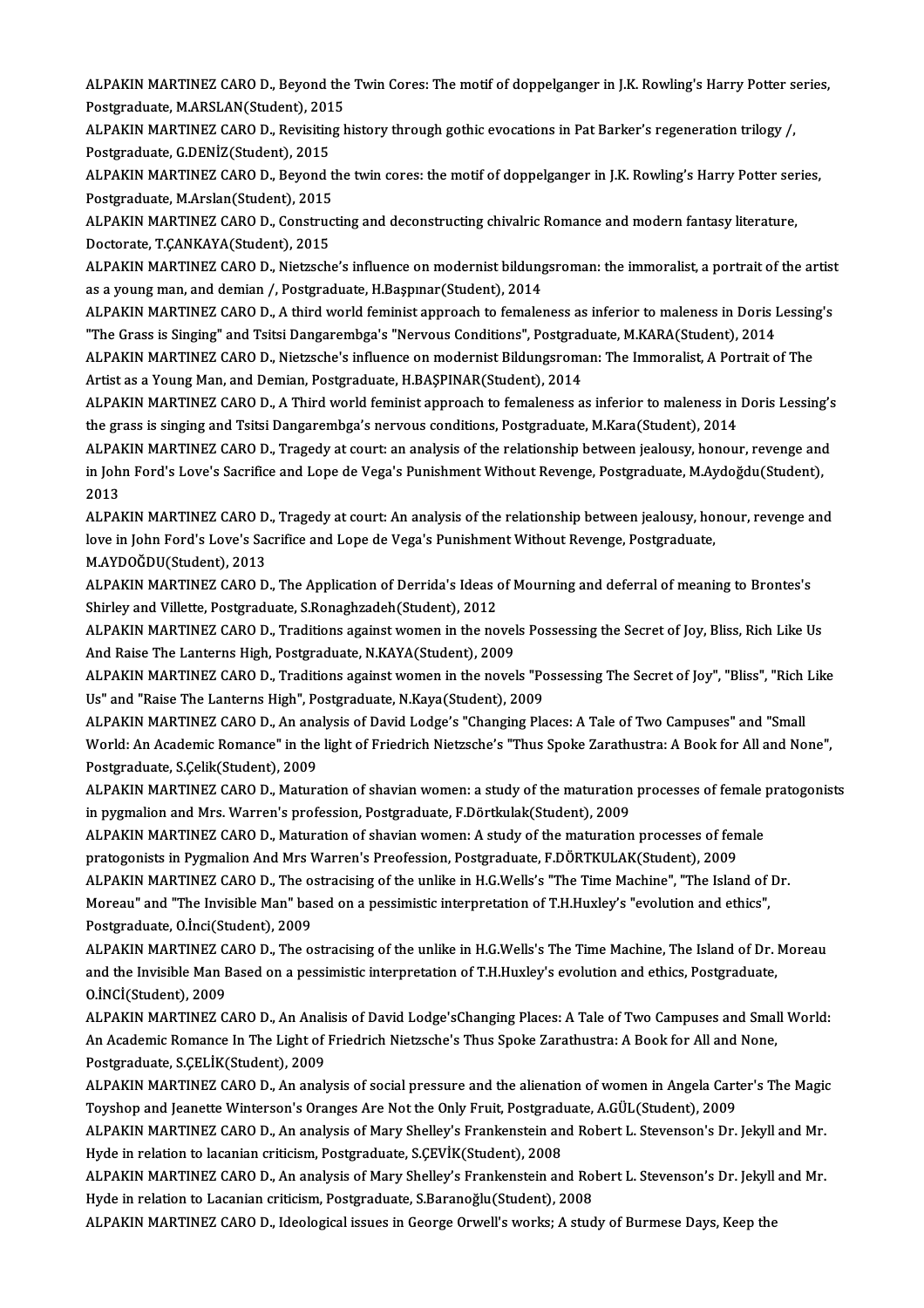Aspidistra Flying and Nineteen Eighty-Four, Postgraduate, M.UMAY(Student), 2008<br>ALBAKIN MARTINEZ CARO D. Ideological issues in Coorge Orwell's works: a study o

ALPAKIN MARTINEZ CARO D., Ideological issues in George Orwell's works; a study of burmese days, keep the aspidistra<br>flying and nineteen eighty-four, Postgraduate, M.Umay(Student), 2008 Aspidistra Flying and Nineteen Eighty-Four, Postgraduate, M.UMAY(Stu<br>ALPAKIN MARTINEZ CARO D., Ideological issues in George Orwell's wo<br>flying and nineteen eighty-four, Postgraduate, M.Umay(Student), 2008<br>ALBAKIN MARTINEZ ALPAKIN MARTINEZ CARO D., Ideological issues in George Orwell's works; a study of burmese days, keep the as<br>flying and nineteen eighty-four, Postgraduate, M.Umay(Student), 2008<br>ALPAKIN MARTINEZ CARO D., Features of renaiss

flying and nineteen eighty-four, Postgraduate, M.Umay(Student), 2008<br>ALPAKIN MARTINEZ CARO D., Features of renaissance individualism and references to Machiavellian politics in<br>Christopher Marlowe's the Jew of Malta, the t ALPAKIN MARTINEZ CA<br>Christopher Marlowe's t<br>A.PIRIL(Student), 2007<br>ALBAKIN MARTINEZ CA Christopher Marlowe's the Jew of Malta, the tragical history of doctor Faustus and Tamburlaine, the great, Postgi<br>A.PIRIL(Student), 2007<br>ALPAKIN MARTINEZ CARO D., Features of renaissance individualism and references yo Mac

A.PIRIL(Student), 2007<br>ALPAKIN MARTINEZ CARO D., Features of renaissance individualism and references yo Machiavellian politics in<br>Christopher Marlowe's the new of Malta, the tragical history of doctor Faustus and Tamburla ALPAKIN MARTINEZ C<br>Christopher Marlowe's<br>A.Pırıl(Student), 2007

# A.Pırıl(Student), 2007<br>Articles Published in Other Journals

rticles Published in Other Journals<br>I. A Study of a Female Character in a Male Dominated World in Margaret Drabble's The Millstone<br>ALRAKIN MARTINEZ CARO D ALPAKIN MARTINEZ CARO D.<br>A Study of a Female Chara<br>ALPAKIN MARTINEZ CARO D. ALPAKIN MARTINEZ CARO D.<br>Uluslararası Sosyal Araştırmalar Dergisi, vol.11, no.59, pp.14-23, 2018 (Refereed Journals of Other Institutions)

ALPAKIN MARTINEZ CARO D.<br>Uluslararası Sosyal Araştırmalar Dergisi, vol.11, no.59, pp.14-23, 2018 (Refereed Journals of Other Institution<br>II. Loneliness, Violence and Rebirth in Xiaolu Guo's Village of Stone and Dacia M Uluslarara<br>Loneline:<br>Duchess.<br>ALBAKIN Loneliness, Violence and R<br>Duchess.<br>ALPAKIN MARTINEZ CARO D.<br>Dil*ye Ter*ib Cožrafya Fakültes Duchess.<br>ALPAKIN MARTINEZ CARO D.<br>Dil ve Tarih-Coğrafya Fakültesi Dergisi, vol.58, no.1, pp.1-11, 2018 (Other Refereed National Journals)<br>The Spanish War, through the Novelists' Eves

- ALPAKIN MARTINEZ CARO D.<br>Dil ve Tarih-Coğrafya Fakültesi Dergisi, vol.58, no.1,<br>III. The Spanish War through the Novelists' Eyes<br>ALBAKIN MARTINEZ CARO D.
- Dil ve Tarih-Coğrafya Fakültes<br>The Spanish War through<br>ALPAKIN MARTINEZ CARO D.<br>Dil ve Tarih Coğrafya Fakültes III. The Spanish War through the Novelists' Eyes<br>ALPAKIN MARTINEZ CARO D.<br>Dil ve Tarih-Coğrafya Fakültesi Dergisi, vol.56, no.1, pp.324-337, 2016 (Other Refereed National Journals) ALPAKIN MARTINEZ CARO D.<br>Dil ve Tarih-Coğrafya Fakültesi Dergisi, vol.56, no.1, pp.324-337, 2016 (Other Refereed National Journals)<br>IV. The Theme of Loneliness and Lack of Communication in A Summer Bird Cage (1963) by Marg
- Dil ve Tarih-Coğrafya Fakültesi Dergisi, vol.56, no.1, pp.324-337, 2016 (Other Refereed I<br>The Theme of Loneliness and Lack of Communication in A Summer Bird Cage<br>Drabble and The Particular Sadness of Lemon Cake (2010) by A The Theme of Loneliness a<br>Drabble and The Particula<br>ALPAKIN MARTINEZ CARO D.<br>Littore: Edebiyat Verylary vol 2 Drabble and The Particular Sadness of Lemon Cake (2010) by Aimee Bender<br>ALPAKIN MARTINEZ CARO D.

- V. The Concept of Carpe Diem vs. Death Reflected in the Works of Poets from Ancient Egypt, Ancient Littera: Edebiyat Yazıları, vol.32, pp.134-146, 2013 (Other Refereed National Journals)<br>The Concept of Carpe Diem vs. Death Reflected in the Works of Poets from *f*<br>Greece, Iran, Italy, England, Turkey and Spain<br>ALPAKIN MA Greece, Iran, Italy, England, Turkey and Spain Greece, Iran, Italy, England, Turkey and Spain<br>ALPAKIN MARTINEZ CARO D.<br>Littera: Edebiyat Yazıları, vol.12, pp.269-284, 2003 (Other Refereed National Journals)<br>A Study of Coorge Orwell's 1984; The Defect of the Individual
- VI. A Study of George Orwell's 1984: The Defeat of the Individual ALPAKIN MARTINEZ CARO D. Littera: Edebiyat Yazıları, vol.1<br>A Study of George Orwell's<br>ALPAKIN MARTINEZ CARO D.<br>Hassttans Üniversitesi Edebiya Hacettepe Üniversitesi Edebiyat Fakültesi Dergisi, vol.11, pp.125-138, 1994 (Other Refereed National Journals)

### Books&Book Chapters

- ooks & Book Chapters<br>I. Jason Goodwin'in 'The Bellini Card' Adlı Romanında İstanbul Betimlemesi ve Bu Döneme Ait Çeşitli<br>Cessin ve Yasarların Benser İsimleri IS & Book Ghaptore<br>Jason Goodwin'in 'The Bellini Card' A<br>Gezgin ve Yazarların Benzer İsimleri<br>ALBAKIN MARTINEZ GABO D Jason Goodwin'in 'The Bell<br>Gezgin ve Yazarların Benze<br>ALPAKIN MARTINEZ CARO D.<br>in: Dünya Edebiyatında İstanb Gezgin ve Yazarların Benzer İsimleri<br>ALPAKIN MARTINEZ CARO D.<br>in: Dünya Edebiyatında İstanbul, , Editor, Kültür ve Turizm Bakanlığı Yayınları, Ankara, pp.77-87, 2010 ALPAKIN MARTINEZ CARO D.<br>in: Dünya Edebiyatında İstanbul, , Editor, Kültür ve Turizm Bal<br>II. Tradition and Originality in Dante: Some Observations<br>ALBAKIN MARTINEZ CARO D.
- in: Dünya Edebiyatında İstanb<br>Tradition and Originality in<br>ALPAKIN MARTINEZ CARO D.<br>in: Cultural Horizone: A Festes ALPAKIN MARTINEZ CARO D.<br>in: Cultural Horizons: A Festschrift in Honor of Talat S. Halman, Jayne L. Warner, Editor, Syracuse University Press , ALPAKIN MARTINEZ CARO D.<br>in: Cultural Horizons: A Fests<br>New York, pp.570-576, 2001<br>A Glear and Meaningful Ve
- III. A Clear and Meaningful Voice: John Betjeman<br>ALPAKIN MARTINEZ CARO D. New York, pp.570-576, 2001<br>A Clear and Meaningful Vo<br>ALPAKIN MARTINEZ CARO D.<br>in: Sorfi Karabas Armažanu A. A Clear and Meaningful Voice: John Betjeman<br>ALPAKIN MARTINEZ CARO D.<br>in: Seyfi Karabaş Armağanı: A Selection of Studies in Memory of Seyfi Karabaş, Şükriye Ruhi, Deniz Zeyrek, Editor,<br>Sefek Metheesy, Arkare, np.43,64,3000. ALPAKIN MARTINEZ CARO D.<br>in: Seyfi Karabaş Armağanı: A Selection (<br>Şafak Matbaası, Ankara, pp.43-64, 2000<br>From Passion to Laughtor and Bash in: Seyfi Karabaş Armağanı: A Selection of Studies in Memory of Seyfi Karabaş, Şükriye Ruhi, D<br>Şafak Matbaası, Ankara, pp.43-64, 2000<br>IV. From Passion to Laughter and Back: Four Contrasting but Compatible Case Studies
-